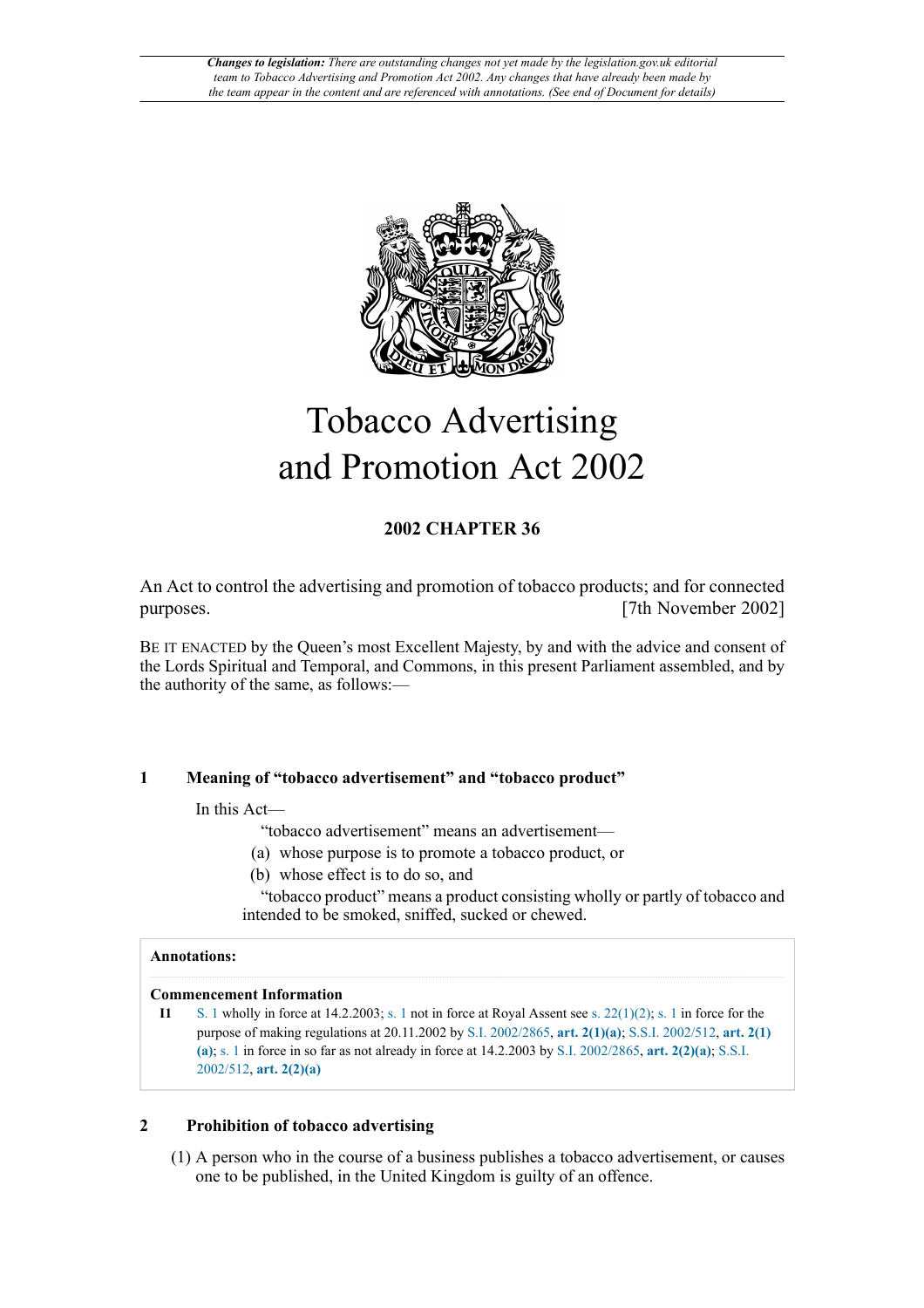- (2) A person who in the course of a business prints, devises or distributes in the United Kingdom a tobacco advertisement which is published in the United Kingdom, or causes such a tobacco advertisement to be so printed, devised or distributed, is guilty of an offence.
- (3) Distributing a tobacco advertisement includes transmitting it in electronic form, participating in doing so, and providing the means of transmission.
- (4) It is not an offence under subsection (1) for a person who does not carry on business in the United Kingdom to publish or cause to be published a tobacco advertisement by means of a website which is accessed in the United Kingdom; and, in that case, devising the advertisement or causing it to be devised is not an offence under subsection (2).

## **Annotations:**

#### **Commencement Information**

**I2** [S. 2](http://www.legislation.gov.uk/id/ukpga/2002/36/section/2) partly in force; [s. 2](http://www.legislation.gov.uk/id/ukpga/2002/36/section/2) not in force at Royal Assent see [s. 22\(1\)\(2\)](http://www.legislation.gov.uk/id/ukpga/2002/36/section/22/1/2); [s. 2](http://www.legislation.gov.uk/id/ukpga/2002/36/section/2) in force for certain purposes at 14.2.2003 by [S.I. 2002/2865](http://www.legislation.gov.uk/id/uksi/2002/2865), **[art. 2\(2\)\(b\)](http://www.legislation.gov.uk/id/uksi/2002/2865/article/2/2/b)**; [S.S.I. 2002/512,](http://www.legislation.gov.uk/id/ssi/2002/0512) **[art. 2\(2\)\(b\)](http://www.legislation.gov.uk/id/ssi/2002/0512/article/2/2/b)**; [s. 2](http://www.legislation.gov.uk/id/ukpga/2002/36/section/2) in force for certain purposes at 14.5.2003 by [S.I. 2002/2865](http://www.legislation.gov.uk/id/uksi/2002/2865), **[art. 2\(3\)\(a\)](http://www.legislation.gov.uk/id/uksi/2002/2865/article/2/3/a)**; [S.S.I. 2002/512,](http://www.legislation.gov.uk/id/ssi/2002/0512) **[art. 2\(3\)\(a\)](http://www.legislation.gov.uk/id/ssi/2002/0512/article/2/3/a)**

## **3 Advertising: newspapers, periodicals etc**

If a newspaper, periodical or other publication ("the publication") containing a tobacco advertisement is in the course of a business published in the United Kingdom—

- (a) any proprietor or editor of the publication is guilty of an offence,
- (b) any person who (directly or indirectly) procured the inclusion of the advertisement in the publication is guilty of an offence, and
- (c) any person who sells the publication, or offers it for sale, or otherwise makes it available to the public, is guilty of an offence.

## **Annotations:**

#### **Commencement Information**

**I3** [S. 3](http://www.legislation.gov.uk/id/ukpga/2002/36/section/3) wholly in force at  $14.2.2003$ ; [s. 3](http://www.legislation.gov.uk/id/ukpga/2002/36/section/3) not in force at Royal Assent see s.  $22(1)(2)$ ; s. 3 wholly in force at 14.2.2003 by [S.I. 2002/2865](http://www.legislation.gov.uk/id/uksi/2002/2865), **[art. 2\(2\)\(c\)](http://www.legislation.gov.uk/id/uksi/2002/2865/article/2/2/c)**; [S.S.I. 2002/512,](http://www.legislation.gov.uk/id/ssi/2002/0512) **[art. 2\(2\)\(c\)](http://www.legislation.gov.uk/id/ssi/2002/0512/article/2/2/c)**

## **4 Advertising: exclusions**

- (1) No offence is committed under section 2 or 3 in relation to a tobacco advertisement—
	- (a) if it is, or is contained in, a communication made in the course of a business which is part of the tobacco trade, and for the purposes of that trade, and directed solely at persons who—
		- (i) are engaged in, or employed by, a business which is also part of that trade, and
		- (ii) fall within subsection (2),

in their capacity as such persons,

(b) if it is, or is contained in, the communication made in reply to a particular request by an individual for information about a tobacco product, or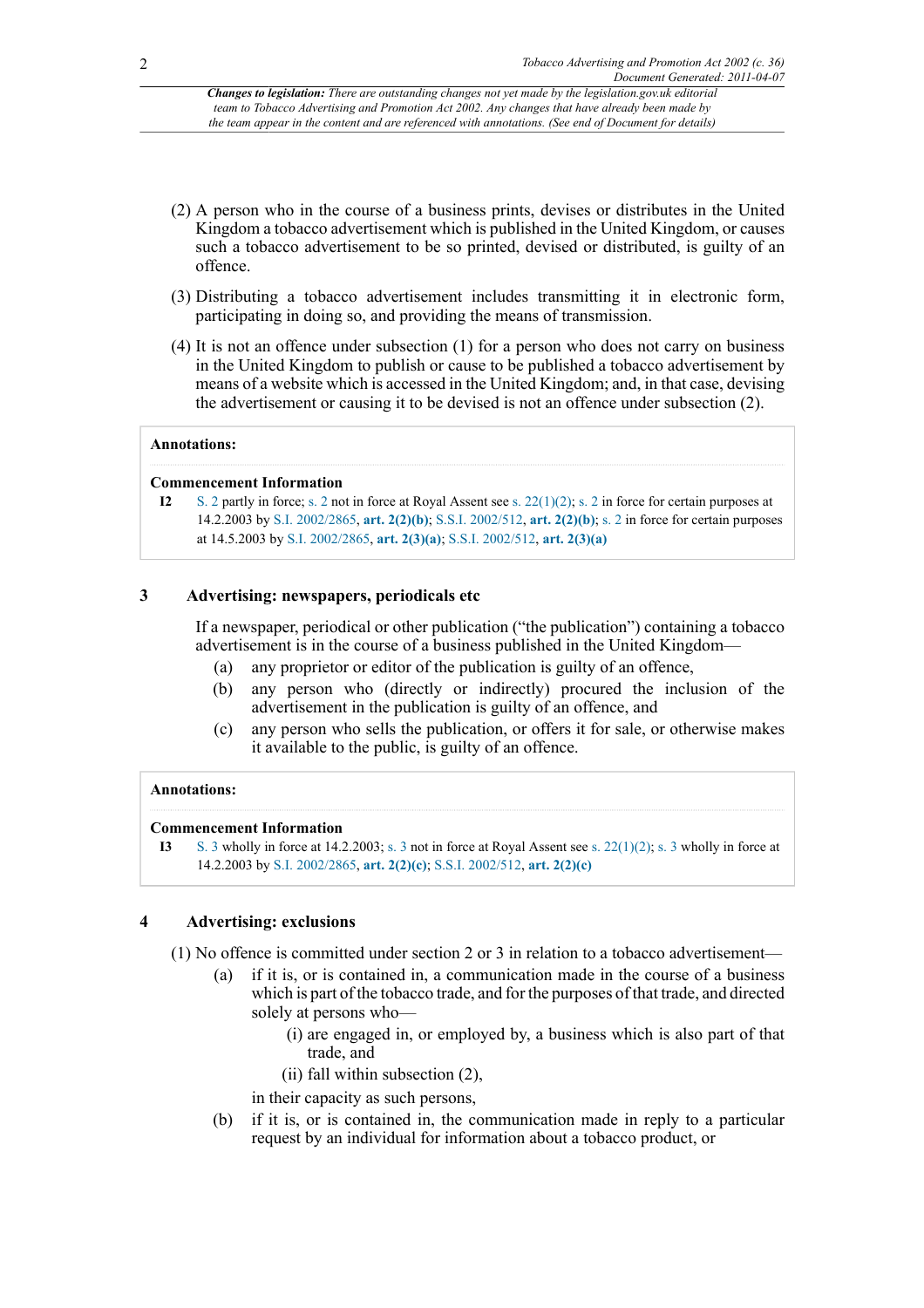- (c) if it is contained in a publication (other than an in-flight magazine) whose principal market is not the United Kingdom (or any part of it), or if it is contained in any internet version of such a publication.
- (2) A person falls within this subsection if—
	- (a) he is responsible for making decisions on behalf of the business referred to in subsection  $(1)(a)(i)$  about the purchase of tobacco products which are to be sold in the course of that business,
	- (b) he occupies a position in the management structure of the business in question which is equivalent in seniority to, or of greater seniority than, that of any such person, or
	- (c) he is the person who, or is a member of the board of directors or other body of persons (however described) which, is responsible for the conduct of the business in question.
- (3) The appropriate Minister may provide in regulations that no offence is committed under section 2 in relation to a tobacco advertisement which—
	- (a) is in a place or on a website where tobacco products are offered for sale, and
	- (b) complies with requirements specified in the regulations.
- (4) The regulations may, in particular, provide for the meaning of "place" in subsection (3) (a).

## **Annotations:**

#### **Commencement Information**

```
I4 S. 4 not in force at Royal Assent see s. 22(1)(2); s. 4(3)(4) in force for the purpose of making regulations
at 20.11.2002 by S.I. 2002/2865, art. 2(1)(b); S.S.I. 2002/512, art. 2(1)(b); s. 4(1)(2) in force at
14.2.2003 by S.I. 2002/2865, art. 2(2)(d); S.S.I. 2002/512, art. 2(2)(d)
```
## **5 Advertising: defences**

- (1) A person does not commit an offence under section 2 or section 3(a) or (b), in connection with an advertisement whose purpose is to promote a tobacco product, if he did not know, and had no reason to suspect, that the purpose of the advertisement was to promote a tobacco product.
- (2) A person does not commit such an offence in connection with an advertisement whose effect is to promote a tobacco product if he could not reasonably have foreseen that that would be the effect of the advertisement.
- (3) A person does not commit an offence under section 2(2) or 3(a) or (b) if he did not know, and had no reason to suspect, that the tobacco advertisement would be published in the United Kingdom.
- (4) A person does not commit an offence under section 2(2) of distributing or causing the distribution of a tobacco advertisement, otherwise than as mentioned in section 2(3), if he did not know, and had no reason to suspect, that what he distributed or caused to be distributed was, or contained, a tobacco advertisement.
- (5) In relation to a tobacco advertisement which is distributed as mentioned in section 2(3), a person does not commit an offence under section 2(2) of distributing it or causing its distribution if—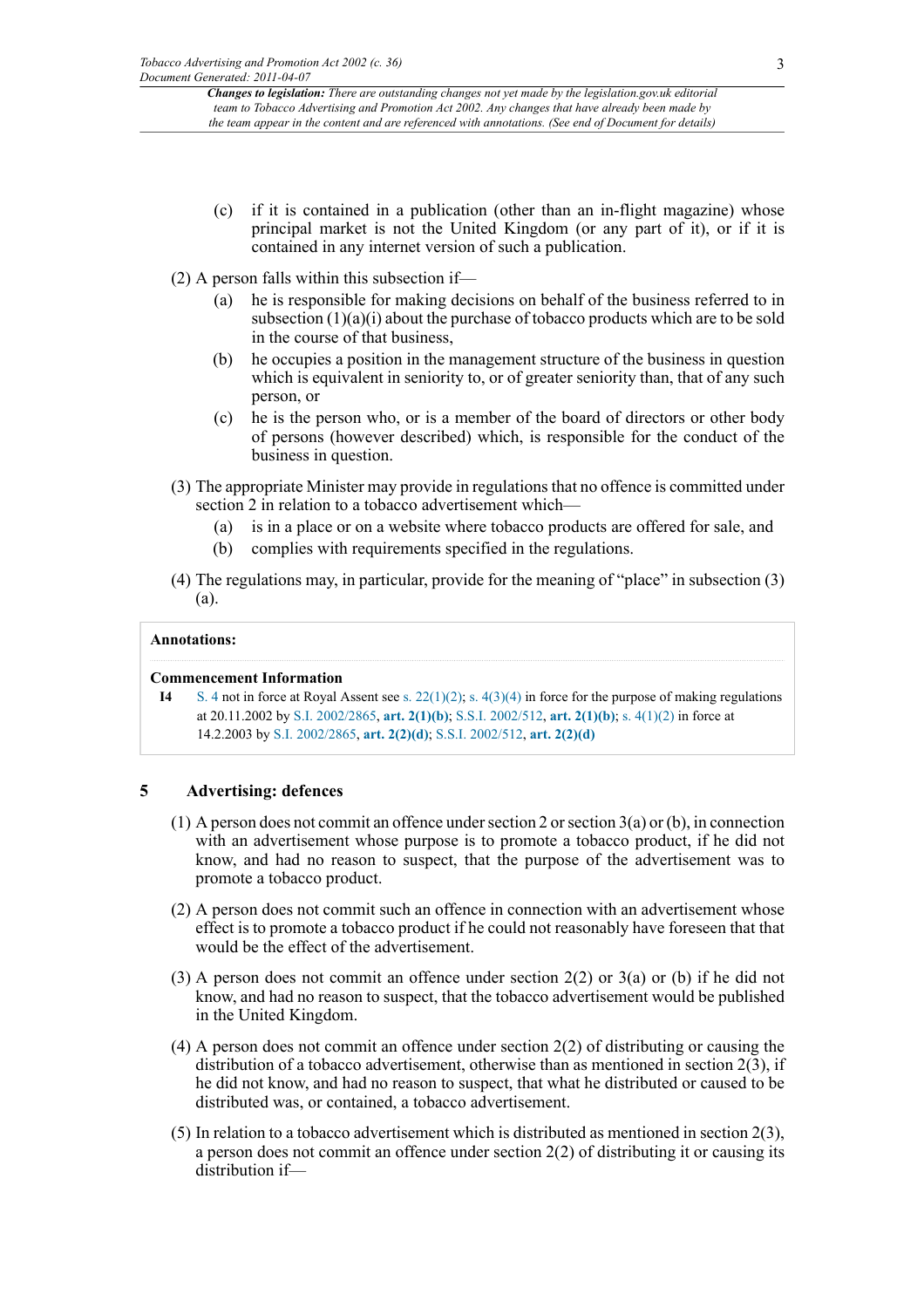- (a) he was unaware that what he distributed or caused to be distributed was, or contained, a tobacco advertisement,
- (b) having become aware of it, it was not reasonably practicable for him to prevent its further distribution, or
- (c) he did not carry on business in the United Kingdom at the relevant time.
- $(6)$  A person does not commit an offence under section  $3(c)$  if he did not know, and had no reason to suspect, that the publication contained a tobacco advertisement.

# **Annotations:**

# **Commencement Information**

**I5** [S. 5](http://www.legislation.gov.uk/id/ukpga/2002/36/section/5) wholly in force at 14.2.2003; [s. 5](http://www.legislation.gov.uk/id/ukpga/2002/36/section/5) not in force at Royal Assent see [s. 22\(1\)\(2\)](http://www.legislation.gov.uk/id/ukpga/2002/36/section/22/1/2); [s. 5](http://www.legislation.gov.uk/id/ukpga/2002/36/section/5) wholly in force at 14.2.2003 by [S.I. 2002/2865](http://www.legislation.gov.uk/id/uksi/2002/2865), **[art. 2\(2\)\(e\)](http://www.legislation.gov.uk/id/uksi/2002/2865/article/2/2/e)**; [S.S.I. 2002/512,](http://www.legislation.gov.uk/id/ssi/2002/0512) **[art. 2\(2\)\(e\)](http://www.legislation.gov.uk/id/ssi/2002/0512/article/2/2/e)**

# **6 Specialist tobacconists**

- (1) A person does not commit an offence under section 2 if the tobacco advertisement—
	- (a) was in, or fixed to the outside of the premises of, a specialist tobacconist,
	- (b) was not for cigarettes or hand-rolling tobacco, and
	- (c) complied with any requirements specified by the appropriate Minister in regulations in relation to tobacco advertisements on the premises of specialist tobacconists.
- (2) A specialist tobacconist is a shop selling tobacco products by retail (whether or not it also sells other things) more than half of whose sales on the premises in question derive from the sale of cigars, snuff, pipe tobacco and smoking accessories.
- (3) The sales referred to in subsection (2) are to be measured by sale price—
	- (a) during the most recent period of twelve months for which accounts are available, or
	- (b) during the period for which the shop has been established, if it has not been established long enough for twelve months' accounts to be available.
- (4) "Shop", in subsections (2) and (3), includes a self-contained part of a shop; and, in that case, "premises" in subsections (1) and (2) means that self-contained part of the shop.

# **Annotations:**

# **Commencement Information**

**I6** [S. 6](http://www.legislation.gov.uk/id/ukpga/2002/36/section/6) wholly in force at 14.2.2003; [s. 6](http://www.legislation.gov.uk/id/ukpga/2002/36/section/6) not in force at Royal Assent see [s. 22\(1\)\(2\)](http://www.legislation.gov.uk/id/ukpga/2002/36/section/22/1/2); [s. 6](http://www.legislation.gov.uk/id/ukpga/2002/36/section/6) wholly in force at 14.2.2003 by [S.I. 2002/2865](http://www.legislation.gov.uk/id/uksi/2002/2865), **[art. 2\(2\)\(e\)](http://www.legislation.gov.uk/id/uksi/2002/2865/article/2/2/e)**; [S.S.I. 2002/512,](http://www.legislation.gov.uk/id/ssi/2002/0512) **[art. 2\(2\)\(e\)](http://www.legislation.gov.uk/id/ssi/2002/0512/article/2/2/e)**

# **7 Developments in technology**

The Secretary of State may by order amend any provision of this Act if he considers it appropriate to do so in consequence of any developments in technology relating to publishing or distributing by electronic means.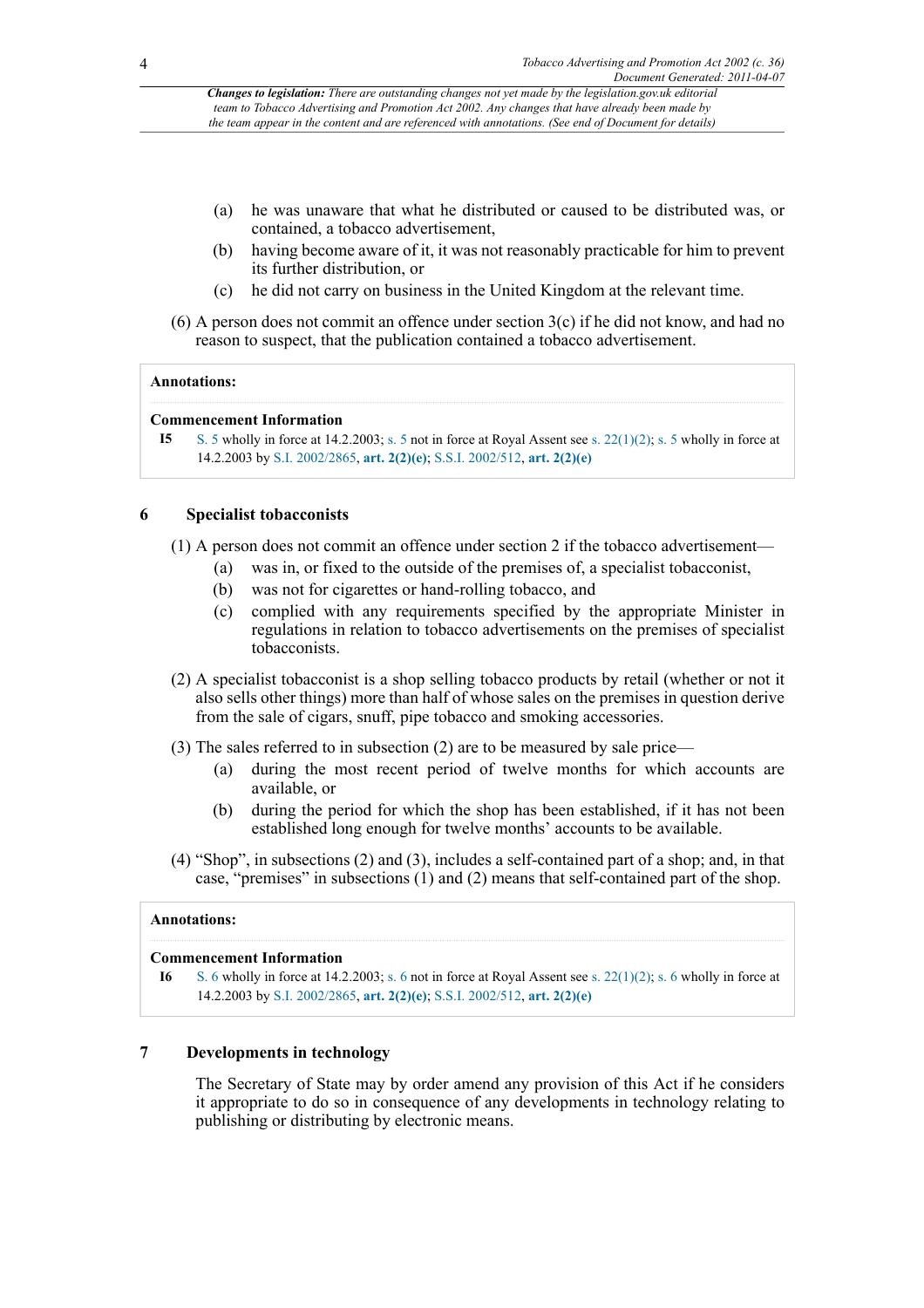## **Annotations:**

## **Commencement Information**

**I7** [S. 7](http://www.legislation.gov.uk/id/ukpga/2002/36/section/7) wholly in force at 14.2.2003; [s. 7](http://www.legislation.gov.uk/id/ukpga/2002/36/section/7) not in force at Royal Assent see [s. 22\(1\)\(2\)](http://www.legislation.gov.uk/id/ukpga/2002/36/section/22/1/2); [s. 7](http://www.legislation.gov.uk/id/ukpga/2002/36/section/7) wholly in force at 14.2.2003 by [S.I. 2002/2865](http://www.legislation.gov.uk/id/uksi/2002/2865), **[art. 2\(2\)\(e\)](http://www.legislation.gov.uk/id/uksi/2002/2865/article/2/2/e)**; [S.S.I. 2002/512,](http://www.legislation.gov.uk/id/ssi/2002/0512) **[art. 2\(2\)\(e\)](http://www.legislation.gov.uk/id/ssi/2002/0512/article/2/2/e)**

# **8 Displays**

- (1) A person who in the course of a business displays or causes to be displayed tobacco products or their prices in a place or on a website where tobacco products are offered for sale is guilty of an offence if the display does not comply with such requirements (if any) as may be specified by the appropriate Minister in regulations.
- (2) It is not an offence under subsection (1) for a person who does not carry on business in the United Kingdom to display or cause to be displayed tobacco products or their prices by means of a website which is accessed in the United Kingdom.
- (3) The regulations may, in particular, provide for the meaning of "place" in subsection (1).
- (4) The regulations must make provision for a display which also amounts to an advertisement to be treated for the purpose of offences under this Act—
	- (a) as an advertisement and not as a display, or
	- (b) as a display and not as an advertisement.

# **Annotations:**

## **Commencement Information**

```
I8 S. 8 wholly in force at 14.2.2003; s. 8 not in force at Royal Assent see s. 22(1)(2); s. 8 wholly in force at
14.2.2003 by S.I. 2002/2865, art. 2(2)(e); S.S.I. 2002/512, art. 2(2)(e)
```
# **9 Prohibition of free distributions**

- (1) A person is guilty of an offence if in the course of a business he—
	- (a) gives any product or coupon away to the public in the United Kingdom, or (b) causes or permits that to happen,

and the purpose or effect of giving the product or coupon away is to promote a tobacco product.

- (2) It does not matter whether the product or coupon accompanies something else, or is given away separately.
- (3) No offence is committed under subsection (1) if—
	- (a) the business referred to in subsection (1) is part of the tobacco trade,
	- (b) the product or coupon is given away for the purposes of that trade,
	- (c) each person to whom it is given—
		- (i) is engaged in, or employed by, a business which is also part of the tobacco trade, and
		- (ii) falls within subsection (4), and
	- (d) the product or coupon is given to each such person in his capacity as such a person.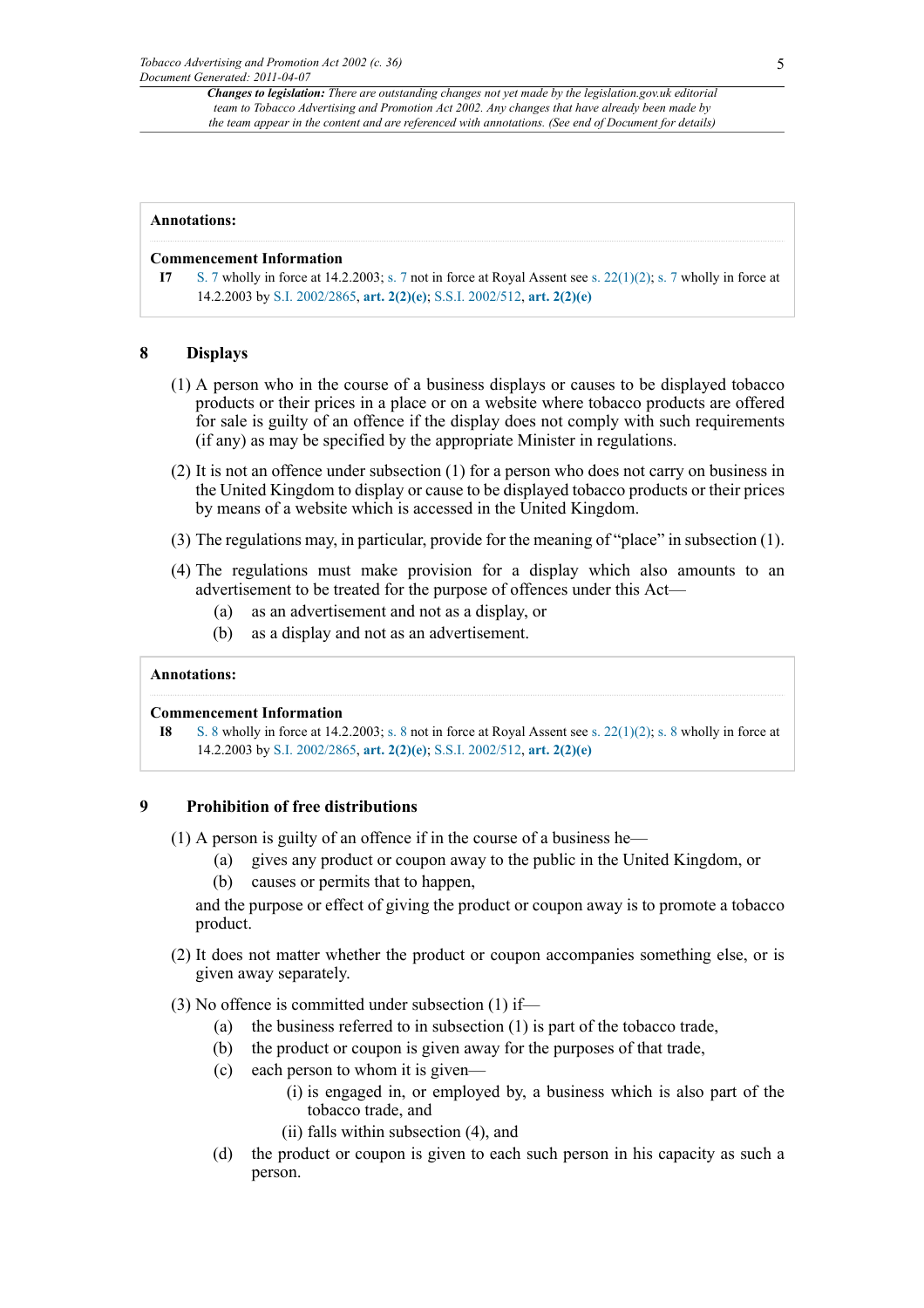(4) A person falls within this subsection if—

- (a) he is responsible for making decisions on behalf of the business referred to in subsection  $(3)(c)(i)$  about the purchase of tobacco products which are to be sold in the course of that business,
- (b) he occupies a position in the management structure of the business in question which is equivalent in seniority to, or of greater seniority than, that of any such person, or
- (c) he is the person who, or is a member of the board of directors or other body of persons (however described) which, is responsible for the conduct of the business in question.

(5) A person does not commit an offence under this section—

- (a) where it is alleged that the purpose of giving the product or coupon away was to promote a tobacco product, if he did not know and had no reason to suspect that that was its purpose, or
- (b) where it is alleged that the effect of giving the product or coupon away was to promote a tobacco product, if he could not reasonably have foreseen that that would be its effect.
- (6) "Coupon" means a document or other thing which (whether by itself or not) can be redeemed for a product or service or for cash or any other benefit.
- (7) The Secretary of State may make regulations providing for this section to apply to making products or coupons available for a nominal sum or at a substantial discount as it applies to giving them away.
- (8) If regulations under subsection (7) provide for this section to apply to making products or coupons available at a substantial discount, the regulations must provide for the meaning of "substantial discount".
- (9) The regulations may provide that this section is to apply in that case with such modifications (if any) specified in the regulations as the Secretary of State considers appropriate.

## **Annotations:**

## **Commencement Information**

**I9** [S. 9](http://www.legislation.gov.uk/id/ukpga/2002/36/section/9) wholly in force at 14.5.2003; [s. 9](http://www.legislation.gov.uk/id/ukpga/2002/36/section/9) not in force at Royal Assent see [s. 22\(1\)\(2\)](http://www.legislation.gov.uk/id/ukpga/2002/36/section/22/1/2); [s. 9](http://www.legislation.gov.uk/id/ukpga/2002/36/section/9) in force for certain purposes at 14.2.2003 by [S.I. 2002/2865](http://www.legislation.gov.uk/id/uksi/2002/2865), **[art. 2\(2\)\(f\)](http://www.legislation.gov.uk/id/uksi/2002/2865/article/2/2/f)**; [S.S.I. 2002/512](http://www.legislation.gov.uk/id/ssi/2002/0512), **[art. 2\(2\)\(f\)](http://www.legislation.gov.uk/id/ssi/2002/0512/article/2/2/f)**; [s. 9](http://www.legislation.gov.uk/id/ukpga/2002/36/section/9) in force in so far as not already in force at 14.5.2003 by [S.I. 2002/2865](http://www.legislation.gov.uk/id/uksi/2002/2865), **[art. 2\(3\)\(a\)](http://www.legislation.gov.uk/id/uksi/2002/2865/article/2/3/a)**; [S.S.I. 2002/521,](http://www.legislation.gov.uk/id/ssi/2002/0521) **[art. 2\(3\)\(a\)](http://www.legislation.gov.uk/id/ssi/2002/0521/article/2/3/a)**

## **10 Prohibition of sponsorship**

- (1) A person who is party to a sponsorship agreement is guilty of an offence if the purpose or effect of anything done as a result of the agreement is to promote a tobacco product in the United Kingdom.
- (2) A sponsorship agreement is an agreement under which, in the course of a business, a party to it makes a contribution towards something, whether the contribution is in money or takes any other form (for example, the provision of services or of contributions in kind).
- (3) A person does not commit an offence under this section—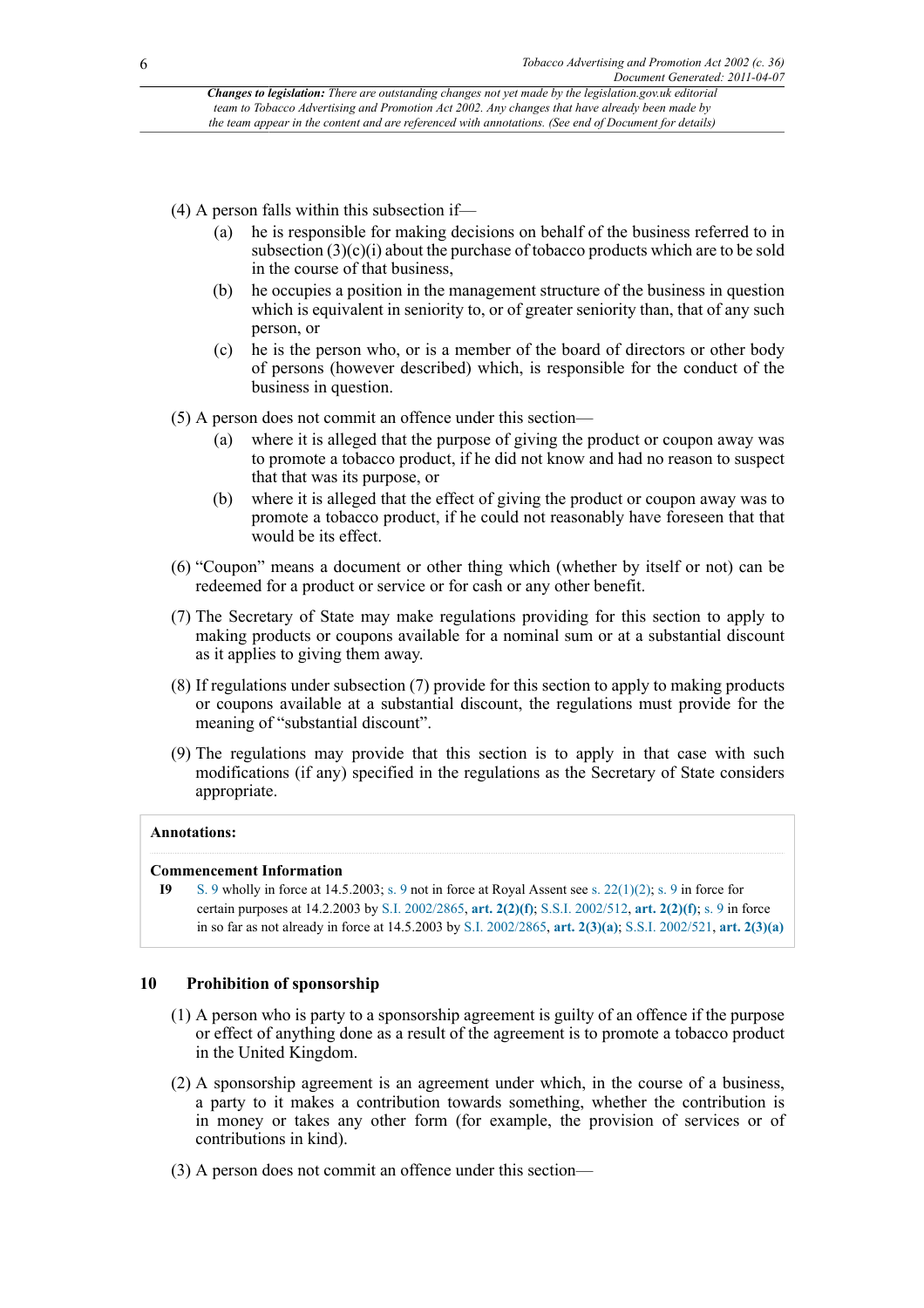- (a) where it is alleged that the purpose of what was done as a result of the agreement was to promote a tobacco product in the United Kingdom, if he did not know, and had no reason to suspect, that that was its purpose, or
- (b) where it is alleged that the effect of what was done as a result of the agreement was to promote a tobacco product in the United Kingdom, if he could not reasonably have foreseen that that would be its effect.
- (4) A person does not commit an offence under this section if he did not know and had no reason to suspect that the contribution referred to in subsection (2) was made in the course of a business.

## **Annotations:**

#### **Commencement Information**

**I10** [S. 10](http://www.legislation.gov.uk/id/ukpga/2002/36/section/10) wholly in force at 14.2.2003; [s. 10](http://www.legislation.gov.uk/id/ukpga/2002/36/section/10) not in force at Royal Assent see [s. 22\(1\)\(2\)](http://www.legislation.gov.uk/id/ukpga/2002/36/section/22/1/2); [s. 10](http://www.legislation.gov.uk/id/ukpga/2002/36/section/10) wholly in force at 14.2.2003 by [S.I. 2002/2865,](http://www.legislation.gov.uk/id/uksi/2002/2865) **[art. 2\(2\)\(g\)](http://www.legislation.gov.uk/id/uksi/2002/2865/article/2/2/g)**; [S.S.I. 2002/512,](http://www.legislation.gov.uk/id/ssi/2002/0512) **[art. 2\(2\)\(g\)](http://www.legislation.gov.uk/id/ssi/2002/0512/article/2/2/g)**

## **11 Brandsharing**

- (1) The Secretary of State may by regulations make provision prohibiting or restricting, in such circumstances and subject to such exceptions as may be specified in the regulations, the use—
	- (a) in connection with any service or product (other than a tobacco product), of any name, emblem or other feature of a description specified in the regulations which is the same as, or similar to, a name, emblem or other feature so specified which is connected with a tobacco product, or
	- (b) in connection with any tobacco product, of any name, emblem or other feature of a description specified in the regulations which is the same as, or similar to, a name, emblem or other feature so specified which is connected with any service or product other than a tobacco product.
- (2) Provision made by virtue of subsection (1) may prohibit or restrict only that use whose purpose is to promote a tobacco product, or whose effect is to do so.
- (3) If regulations under this section provide for a prohibition or restriction to be subject to an exception, the regulations may also make such provision as the Secretary of State considers appropriate for a corresponding exception to have effect for the purposes of offences under section 2, 3, 8, 9 or 10.
- (4) A person who contravenes a prohibition or restriction contained in regulations made under this section is guilty of an offence.

## **Annotations:**

#### **Commencement Information**

**I11** [S. 11](http://www.legislation.gov.uk/id/ukpga/2002/36/section/11) not in force at Royal Assent see [s. 22\(1\)\(2\);](http://www.legislation.gov.uk/id/ukpga/2002/36/section/22/1/2) [s. 11\(1\)-\(3\)](http://www.legislation.gov.uk/id/ukpga/2002/36/section/11/1) in force for the purpose of making regulations at 20.11.2002 by [S.I. 2002/2865,](http://www.legislation.gov.uk/id/uksi/2002/2865) **[art. 2\(1\)\(c\)](http://www.legislation.gov.uk/id/uksi/2002/2865/article/2/1/c)**; [S.S.I. 2002/512,](http://www.legislation.gov.uk/id/ssi/2002/0512) **[art. 2\(1\)\(c\)](http://www.legislation.gov.uk/id/ssi/2002/0512/article/2/1/c)**; [s. 11\(4\)](http://www.legislation.gov.uk/id/ukpga/2002/36/section/11/4) in force at 14.2.2003 by [S.I. 2002/2865](http://www.legislation.gov.uk/id/uksi/2002/2865), **[art. 2\(2\)\(h\)](http://www.legislation.gov.uk/id/uksi/2002/2865/article/2/2/h)**; [S.S.I. 2002/521](http://www.legislation.gov.uk/id/ssi/2002/0521), **[art. 2\(2\)\(h\)](http://www.legislation.gov.uk/id/ssi/2002/0521/article/2/2/h)**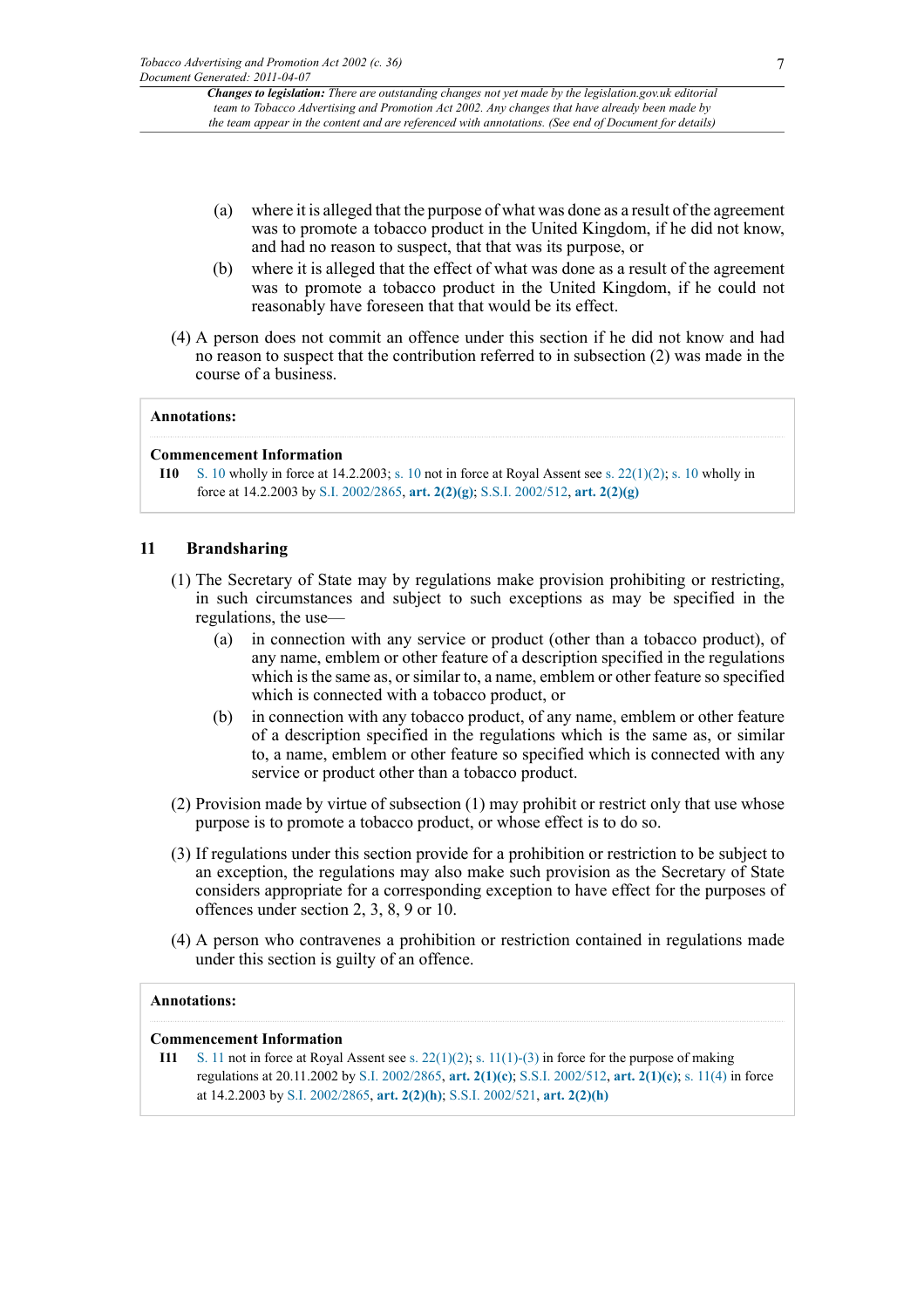## **12 Television and radio broadcasting**

- (1) In this section "the 1990 Act" means the Broadcasting Act 1990 (c. 42) and "the 1996 Act" means the Broadcasting Act 1996 (c. 55).
- (2) This Act does not apply in relation to anything included in a service to which any of subsections (3) to (6) apply.
- (3) This subsection applies to a service which—
	- (a) falls within section 2(1) of the 1990 Act (television services, etc regulated under Part 1 of the 1990 Act or Part 1 of the 1996 Act), and
	- (b) is not an additional service within the meaning of section 48(1) of the 1990 Act other than a teletext service.
- (4) This subsection applies to a local delivery service within the meaning of section 72 of the 1990 Act.
- (5) This subsection applies to a service falling within section 84 of the 1990 Act (independent radio services regulated under Part 3 of the 1990 Act or Part 2 of the 1996 Act) other than a digital additional service within the meaning of section 63(1) of the 1996 Act.
- (6) This subsection applies to a service provided by the British Broadcasting Corporation or Sianel Pedwar Cymru (the Welsh Authority referred to in section 56 of the 1990 Act).

#### **Annotations:**

## **Commencement Information**

**I12** [S. 12](http://www.legislation.gov.uk/id/ukpga/2002/36/section/12) wholly in force at  $14.2.2003$ ; [s. 12](http://www.legislation.gov.uk/id/ukpga/2002/36/section/12) not in force at Royal Assent see s.  $22(1)(2)$ ; [s. 12](http://www.legislation.gov.uk/id/ukpga/2002/36/section/12) wholly in force at 14.2.2003 by [S.I. 2002/2865,](http://www.legislation.gov.uk/id/uksi/2002/2865) **[art. 2\(2\)\(i\)](http://www.legislation.gov.uk/id/uksi/2002/2865/article/2/2/i)**; [S.S.I. 2002/512,](http://www.legislation.gov.uk/id/ssi/2002/0512) **[art. 2\(2\)\(i\)](http://www.legislation.gov.uk/id/ssi/2002/0512/article/2/2/i)**

## **13 Enforcement**

- (1) For the purposes of this Act "enforcement authority" means—
	- (a) in England and Wales, a weights and measures authority,
	- (b) in Scotland, a local weights and measures authority, and
	- (c) in Northern Ireland, a district council.
- (2) It is the duty of an enforcement authority to enforce within its area the provisions of this Act and regulations made under it.
- (3) The appropriate Minister may direct, in relation to cases of a particular description or a particular case, that any duty imposed on an enforcement authority in England and Wales or Scotland by subsection (2) shall be discharged by the appropriate Minister and not by the enforcement authority.
- (4) The Department of Health, Social Services and Public Safety may direct, in relation to cases of a particular description or a particular case, that any duty imposed on an enforcement authority in Northern Ireland by subsection (2) shall be discharged by the Department and not by the enforcement authority.
- (5) The Secretary of State may take over the conduct of any proceedings instituted in England and Wales by another person under any provision of this Act or regulations made under it.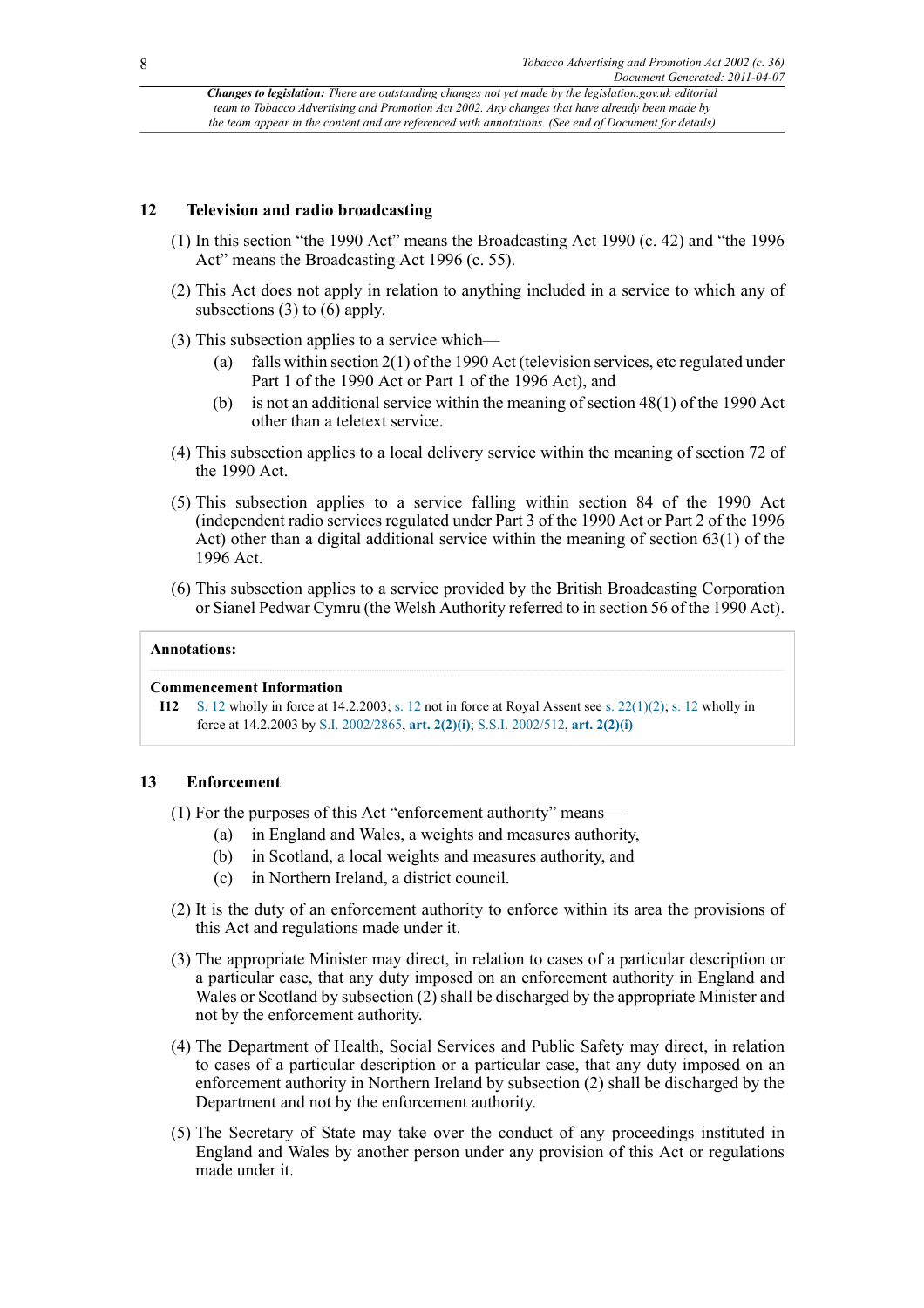- (6) The Department of Health, Social Services and Public Safety may take over the conduct of any proceedings instituted in Northern Ireland by another person under any provision of this Act or regulations made under it.
- (7) For the purposes of the trying of offences under this Act or regulations made under it—
	- (a) any such offence committed in England or Wales may be treated as having been committed in any place in England or Wales, so that any magistrates' court in England or Wales has jurisdiction to try the offence, and
	- (b) any such offence committed in Northern Ireland may be treated as having been committed in any place in Northern Ireland, so that any magistrates' court in Northern Ireland has jurisdiction to hear and determine a complaint charging the offence.

#### **Annotations:**

#### **Commencement Information**

**I13** [S. 13](http://www.legislation.gov.uk/id/ukpga/2002/36/section/13) wholly in force at 14.2.2003; [s. 13](http://www.legislation.gov.uk/id/ukpga/2002/36/section/13) not in force at Royal Assent see s.  $22(1)(2)$ ; [s. 13](http://www.legislation.gov.uk/id/ukpga/2002/36/section/13) wholly in force at 14.2.2003 by [S.I. 2002/2865,](http://www.legislation.gov.uk/id/uksi/2002/2865) **[art. 2\(2\)\(i\)](http://www.legislation.gov.uk/id/uksi/2002/2865/article/2/2/i)**; [S.S.I. 2002/512,](http://www.legislation.gov.uk/id/ssi/2002/0512) **[art. 2\(2\)\(i\)](http://www.legislation.gov.uk/id/ssi/2002/0512/article/2/2/i)**

## **14 Powers of entry, etc**

- (1) A duly authorised officer of an enforcement authority has the right, on producing, if so required, his written authority—
	- (a) at any reasonable hour to enter any premises, other than premises used only as a private dwelling house, which he considers it is necessary for him to enter for the purpose of the proper exercise of his functions under this Act,
	- (b) to carry out on those premises such inspections and examinations as he considers necessary for that purpose,
	- (c) where he considers it necessary for that purpose, to require the production of any book, document, data, record (in whatever form it is held) or product and inspect it, and take copies of or extracts from it,
	- (d) to take possession of any book, document, data, record (in whatever form it is held) or product which is on the premises and retain it for as long as he considers necessary for that purpose,
	- (e) to require any person to give him such information, or afford him such facilities and assistance, as he considers necessary for that purpose.
- (2) A duly authorised officer of an enforcement authority may make such purchases and secure the provision of such services as he considers necessary for the purpose of the proper exercise of his functions under this Act.
- (3) A person is not obliged by subsection (1) to answer any question or produce any document which he would be entitled to refuse to answer or to produce—
	- (a) in or for the purposes of proceedings in a court in England and Wales, where the question is asked or the document is required by a duly authorised officer of an enforcement authority in England and Wales,
	- (b) in or for the purposes of proceedings in a court in Northern Ireland, where the question is asked or the document is required by a duly authorised officer of an enforcement authority in Northern Ireland,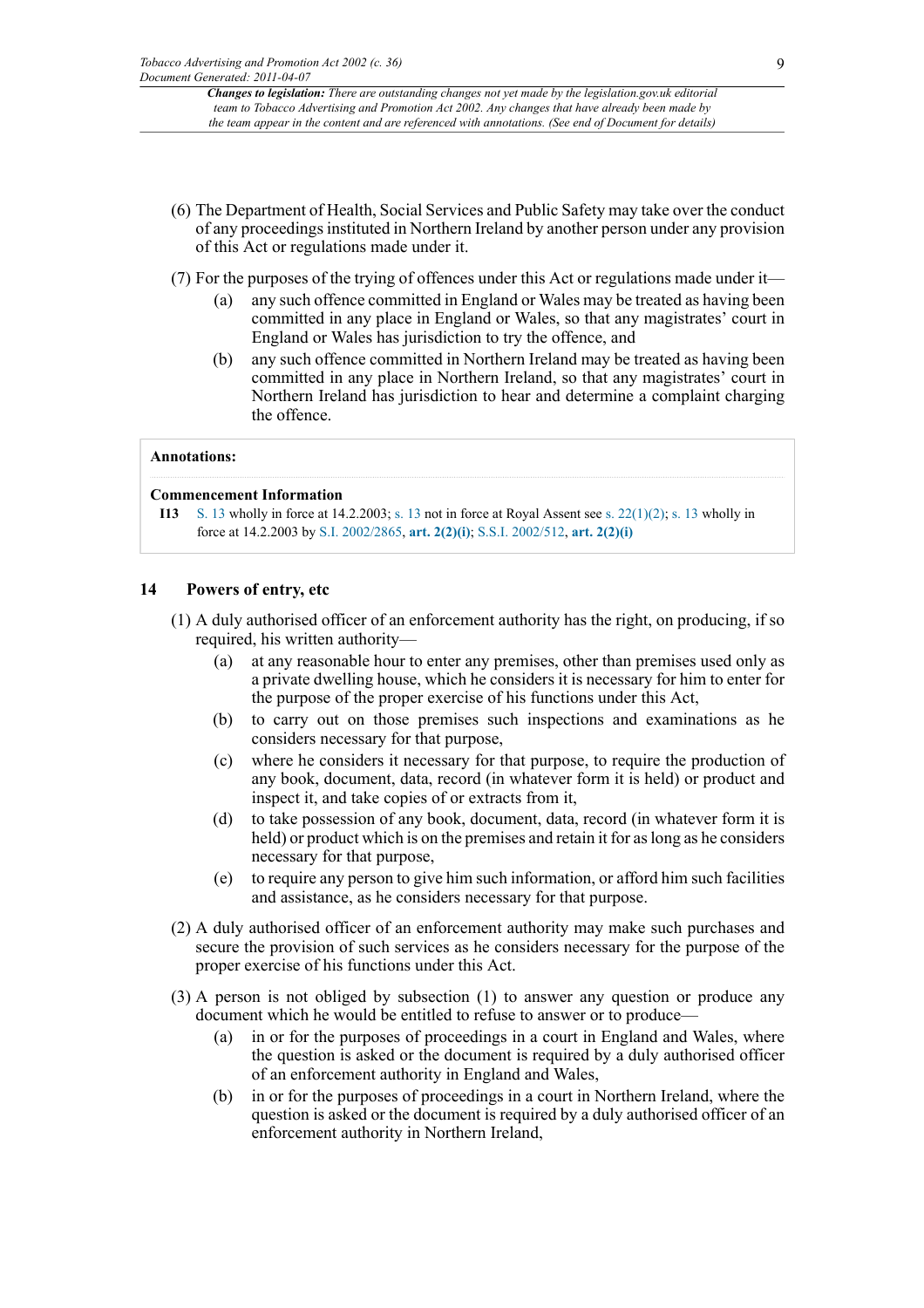- (c) in or for the purposes of proceedings in a court in Scotland, where the question is asked or the document is required by a duly authorised officer of an enforcement authority in Scotland.
- (4) If a justice of the peace is satisfied by any written information on oath that for the purpose of the proper exercise of the functions of an enforcement authority under this Act there are reasonable grounds for entry into any premises, other than premises used only as a private dwelling house, and—
	- (a) that admission to the premises has been or is likely to be refused and that notice of intention to apply for a warrant under this subsection has been given to the occupier, or
	- (b) that an application for admission, or the giving of such notice, would defeat the object of the entry or that the premises are unoccupied or that the occupier is temporarily absent and it might defeat the object of the entry to await his return,

the justice may by warrant signed by him, which shall continue in force until the end of the period of one month beginning with the date on which he signs it, authorise any duly authorised officer of an enforcement authority to enter the premises, if need be by force.

- (5) A duly authorised officer entering any premises by virtue of subsection (1) or of a warrant under subsection (4) may take with him when he enters those premises such other persons and such equipment as he considers necessary.
- (6) On leaving any premises which a duly authorised officer is authorised to enter by a warrant under subsection (4), that officer shall, if the premises are unoccupied or the occupier is temporarily absent, leave the premises as effectively secured against trespassers as he found them.
- (7) Where by virtue of subsection  $(1)(d)$  a duly authorised officer takes possession of any item, he shall leave on the premises from which the item was removed a statement giving particulars of what he has taken and stating that he has taken possession of it.
- (8) In the application of this section to Northern Ireland, the reference in subsection (4) to any information on oath shall be construed as a reference to any complaint on oath.
- (9) In the application of this section to Scotland, the reference in subsection (4) to a justice of the peace shall be construed as a reference to a sheriff.
- (10) Where a direction of the appropriate Minister has effect under section 13(3), this section and section 15 have effect, in relation to any case or case of a description specified in the direction, as if references to a duly authorised officer of an enforcement authority were references to a person acting on behalf of the appropriate Minister.
- (11) Where a direction of the Department of Health, Social Services and Public Safety has effect under section 13(4), this section and section 15 have effect, in relation to any case or case of a description specified in the direction, as if references to a duly authorised officer of an enforcement authority were references to a person acting on behalf of the Department.
- (12) Where—
	- (a) the Secretary of State takes over any proceedings by virtue of section 13(5), or
	- (b) the Department of Health, Social Services and Public Safety takes over the conduct of any proceedings by virtue of section 13(6),

this section and section 15 have effect, in relation to any case which is the subject of such proceedings, as if references to a duly authorised officer of an enforcement authority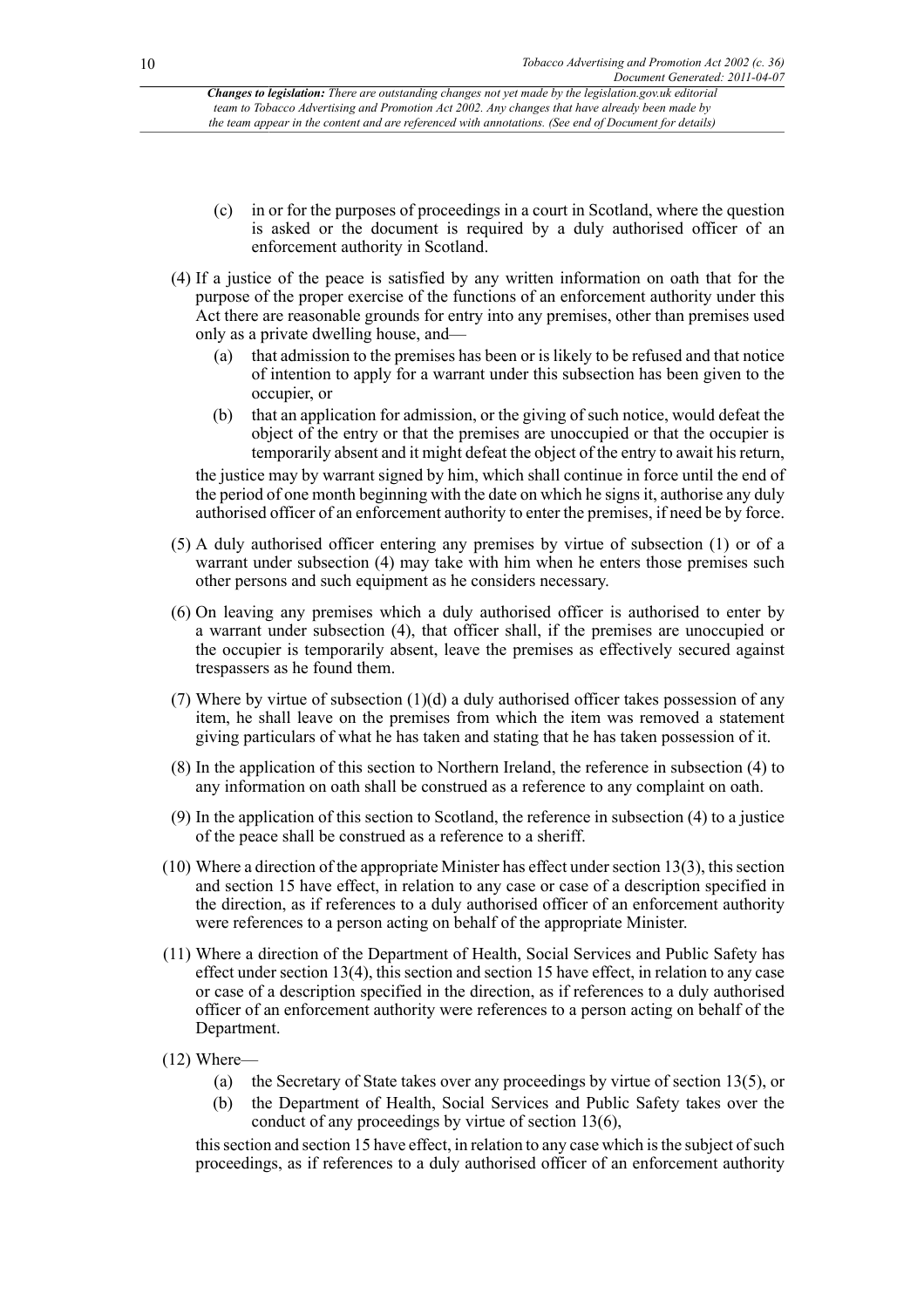were references to a person acting on behalf of the Secretary of State or (as the case may be) the Department.

#### **Annotations:**

#### **Commencement Information**

**I14** [S. 14](http://www.legislation.gov.uk/id/ukpga/2002/36/section/14) wholly in force at 14.2.2003; [s. 14](http://www.legislation.gov.uk/id/ukpga/2002/36/section/14) not in force at Royal Assent see s.  $22(1)(2)$ ; [s. 14](http://www.legislation.gov.uk/id/ukpga/2002/36/section/14) wholly in force at 14.2.2003 by [S.I. 2002/2865,](http://www.legislation.gov.uk/id/uksi/2002/2865) **[art. 2\(2\)\(i\)](http://www.legislation.gov.uk/id/uksi/2002/2865/article/2/2/i)**; [S.S.I. 2002/512,](http://www.legislation.gov.uk/id/ssi/2002/0512) **[art. 2\(2\)\(i\)](http://www.legislation.gov.uk/id/ssi/2002/0512/article/2/2/i)**

## **15 Obstruction, etc of officers**

- (1) A person who—
	- (a) intentionally obstructs a duly authorised officer of an enforcement authority who is acting in the proper exercise of his functions under this Act, or
	- (b) without reasonable cause fails to comply with any requirement made of him by such an officer who is so acting,

is guilty of an offence.

- (2) A person who, in giving any information which is properly required of him by a duly authorised officer of an enforcement authority, makes a statement which is false in a material particular is guilty of an offence.
- (3) A person does not commit an offence under subsection (2) if—
	- (a) he did not know the material particular was false, and
	- (b) he had reasonable grounds to believe that it was true.

## **Annotations:**

#### **Commencement Information**

**I15** [S. 15](http://www.legislation.gov.uk/id/ukpga/2002/36/section/15) wholly in force at  $14.2.2003$ ; [s. 15](http://www.legislation.gov.uk/id/ukpga/2002/36/section/15) not in force at Royal Assent see s.  $22(1)(2)$ ; [s. 15](http://www.legislation.gov.uk/id/ukpga/2002/36/section/15) wholly in force at 14.2.2003 by [S.I. 2002/2865,](http://www.legislation.gov.uk/id/uksi/2002/2865) **[art. 2\(2\)\(i\)](http://www.legislation.gov.uk/id/uksi/2002/2865/article/2/2/i)**; [S.S.I. 2002/512,](http://www.legislation.gov.uk/id/ssi/2002/0512) **[art. 2\(2\)\(i\)](http://www.legislation.gov.uk/id/ssi/2002/0512/article/2/2/i)**

#### **16 Penalties**

- (1) A person guilty of an offence under section 15(1) is liable on summary conviction to a fine not exceeding level 3 on the standard scale.
- (2) A person guilty of an offence under or by virtue of any other provision of this Act is liable—
	- (a) on summary conviction to imprisonment for a term not exceeding six months, or a fine not exceeding level 5 on the standard scale, or both, or
	- (b) on conviction on indictment to imprisonment for a term not exceeding 2 years, or a fine, or both.

#### **Annotations:**

#### **Commencement Information**

```
I16S. 16 wholly in force at 14.2.2003 s. 16 not in force at Royal Assent see s. 22(1)(2)s. 16 wholly in
force at 14.2.2003 by S.I. 2002/2865, art. 2(2)(i); S.S.I. 2002/512, art. 2(2)(i)
```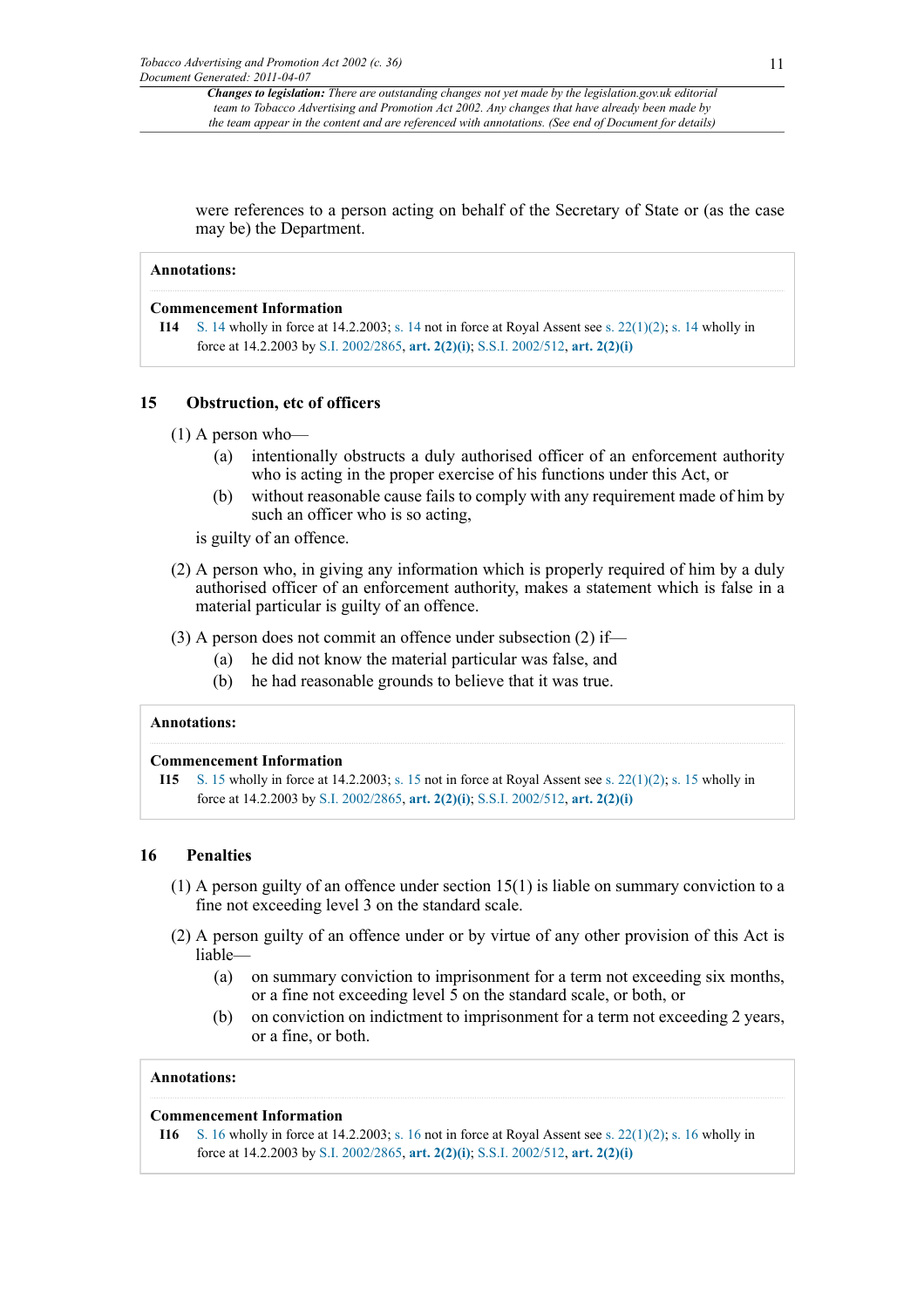## **17 Defences: burden of proof**

- (1) This section applies where a person charged with an offence under this Act relies on a defence under any of sections  $5(1)$  to  $(6)$ ,  $6(1)$ ,  $9(5)$ ,  $10(3)$  and  $(4)$  and  $15(3)$ .
- (2) Where evidence is adduced which is sufficient to raise an issue with respect to that defence, the court or jury shall assume that the defence is satisfied unless the prosecution proves beyond reasonable doubt that it is not.

#### **Annotations:**

#### **Commencement Information**

```
I17S. 17 wholly in force at 14.2.2003 s. 17 not in force at Royal Assent see s. 22(1)(2)s. 17 wholly in
force at 14.2.2003 by S.I. 2002/2865, art. 2(2)(i); S.S.I. 2002/512, art. 2(2)(i)
```
#### **18 Offences by bodies corporate and Scottish partnerships**

- (1) If an offence under any provision of this Act committed by a body corporate is proved—
	- (a) to have been committed with the consent or connivance of an officer, or
	- (b) to be attributable to any neglect on his part,

the officer as well as the body corporate is guilty of the offence and liable to be proceeded against and punished accordingly.

- (2) In subsection (1) "officer", in relation to a body corporate, means a director, manager, secretary or other similar officer of the body, or a person purporting to act in any such capacity.
- (3) If the affairs of a body corporate are managed by its members, subsection (1) applies in relation to the acts and defaults of a member in connection with his functions of management as if he were a director of the body corporate.
- (4) If an offence under any provision of this Act committed by a partnership in Scotland is proved—
	- (a) to have been committed with the consent or connivance of a partner, or
	- (b) to be attributable to any neglect on his part,

the partner as well as the partnership is guilty of the offence and liable to be proceeded against and punished accordingly.

(5) In subsection (4) "partner" includes a person purporting to act as a partner.

## **Annotations:**

#### **Commencement Information**

**I18** [S. 18](http://www.legislation.gov.uk/id/ukpga/2002/36/section/18) wholly in force at 14.2.2003; [s. 18](http://www.legislation.gov.uk/id/ukpga/2002/36/section/18) not in force at Royal Assent see [s. 22\(1\)\(2\)](http://www.legislation.gov.uk/id/ukpga/2002/36/section/22/1/2); [s. 18](http://www.legislation.gov.uk/id/ukpga/2002/36/section/18) wholly in force at 14.2.2003 by [S.I. 2002/2865,](http://www.legislation.gov.uk/id/uksi/2002/2865) **[art. 2\(2\)\(i\)](http://www.legislation.gov.uk/id/uksi/2002/2865/article/2/2/i)**; [S.S.I. 2002/512,](http://www.legislation.gov.uk/id/ssi/2002/0512) **[art. 2\(2\)\(i\)](http://www.legislation.gov.uk/id/ssi/2002/0512/article/2/2/i)**

## **19 Regulations**

- (1) Powers to make regulations and orders under this Act are exercisable by statutory instrument.
- (2) Regulations, and orders under section 7, may make—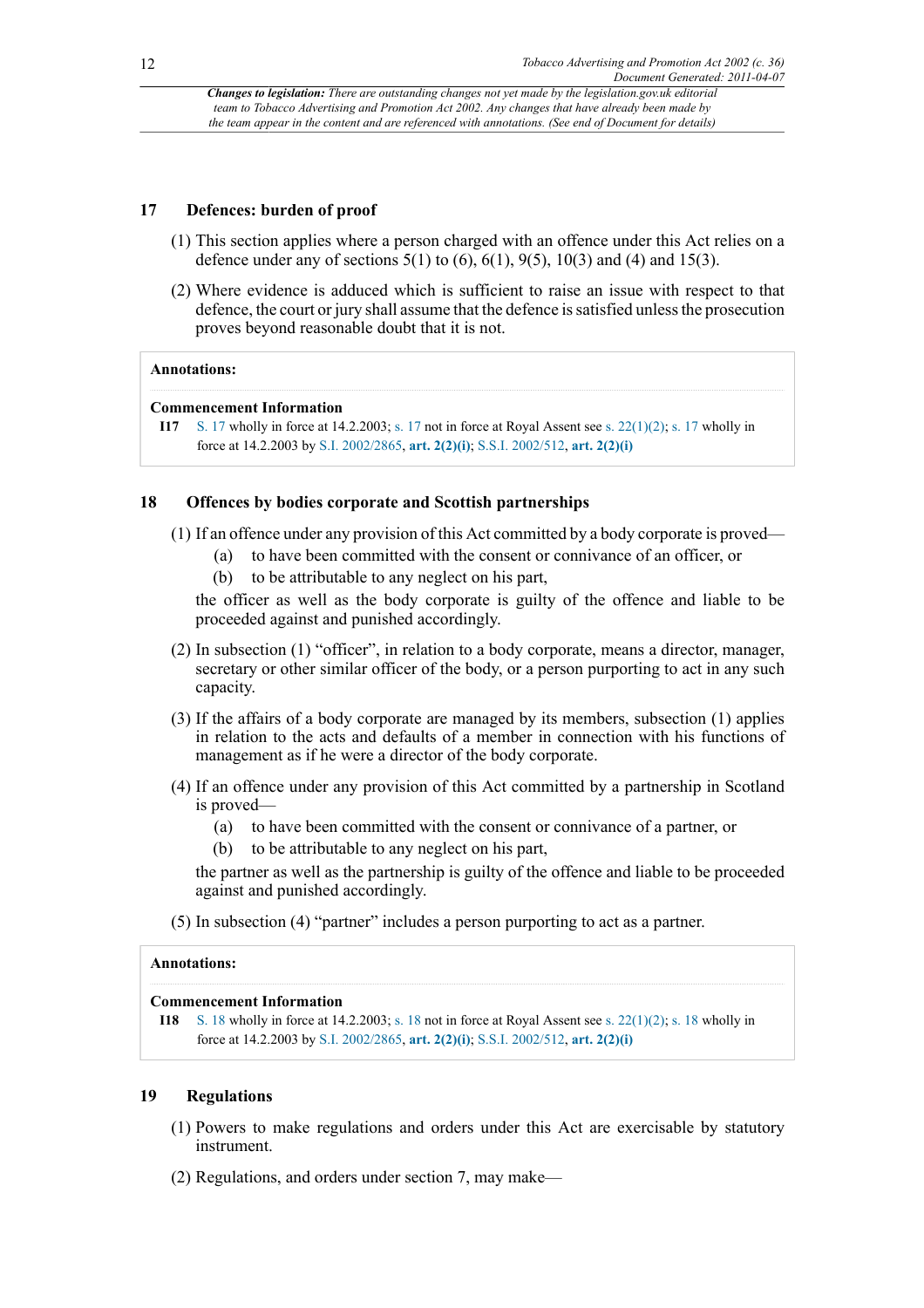- (a) different provision for different cases or circumstances, and
- (b) any supplementary, consequential or transitional provision which the appropriate Minister (or the Secretary of State) considers necessary or desirable.
- (3) No statutory instrument containing an order under section 7 or regulations under section 9 or 11 is to be made unless a draft of the instrument has been laid before Parliament and approved by a resolution of each House of Parliament.
- (4) No statutory instrument containing regulations under section 8 is to be made unless a draft of the instrument has been laid before Parliament and approved by a resolution of each House of Parliament, or laid before the Scottish Parliament and approved by a resolution of that Parliament.
- (5) A statutory instrument containing regulations under any other provision of this Act shall be subject to annulment in pursuance of a resolution of either House of Parliament or of the Scottish Parliament.

## **Annotations:**

## **Commencement Information**

**I19** [S. 19](http://www.legislation.gov.uk/id/ukpga/2002/36/section/19) not in force at Royal Assent see [s. 22\(1\)\(2\)](http://www.legislation.gov.uk/id/ukpga/2002/36/section/22/1/2); [s. 19](http://www.legislation.gov.uk/id/ukpga/2002/36/section/19) in force for the purpose of making regulations at 20.11.2002 by [S.I. 2002/2865,](http://www.legislation.gov.uk/id/uksi/2002/2865) **[art. 2\(1\)\(d\)](http://www.legislation.gov.uk/id/uksi/2002/2865/article/2/1/d)**; [S.S.I. 2002/512,](http://www.legislation.gov.uk/id/ssi/2002/0512) **[art. 2\(1\)\(d\)](http://www.legislation.gov.uk/id/ssi/2002/0512/article/2/1/d)**

## **20 Transitional provisions: sponsorship**

- (1) The appropriate Minister may make regulations providing that, subject to the satisfaction (or continuing satisfaction) of any conditions specified in the regulations, section 10 is not to apply before a date so specified to a sponsorship agreement of a description so specified.
- (2) The date specified may not be later than 1st October 2006.
- (3) If, by virtue of regulations under this section, section 10 does not apply to a sponsorship agreement, the doing of anything as a result of that agreement is not an offence under any provision of this Act.

## **Annotations:**

#### **Commencement Information**

**I20** [S. 20](http://www.legislation.gov.uk/id/ukpga/2002/36/section/20) not in force at Royal Assent see [s. 22\(1\)\(2\)](http://www.legislation.gov.uk/id/ukpga/2002/36/section/22/1/2); [s. 20](http://www.legislation.gov.uk/id/ukpga/2002/36/section/20) in force for the purpose of making regulations at 20.11.2002 by [S.I. 2002/2865,](http://www.legislation.gov.uk/id/uksi/2002/2865) **[art. 2\(1\)\(d\)](http://www.legislation.gov.uk/id/uksi/2002/2865/article/2/1/d)**; [S.S.I. 2002/512,](http://www.legislation.gov.uk/id/ssi/2002/0512) **[art. 2\(1\)\(d\)](http://www.legislation.gov.uk/id/ssi/2002/0512/article/2/1/d)**

## **21 Interpretation**

## In this Act—

"appropriate Minister" means—

- (a) in relation to England, Wales and Northern Ireland, the Secretary of State, and
- (b) in relation to Scotland, the Scottish Ministers,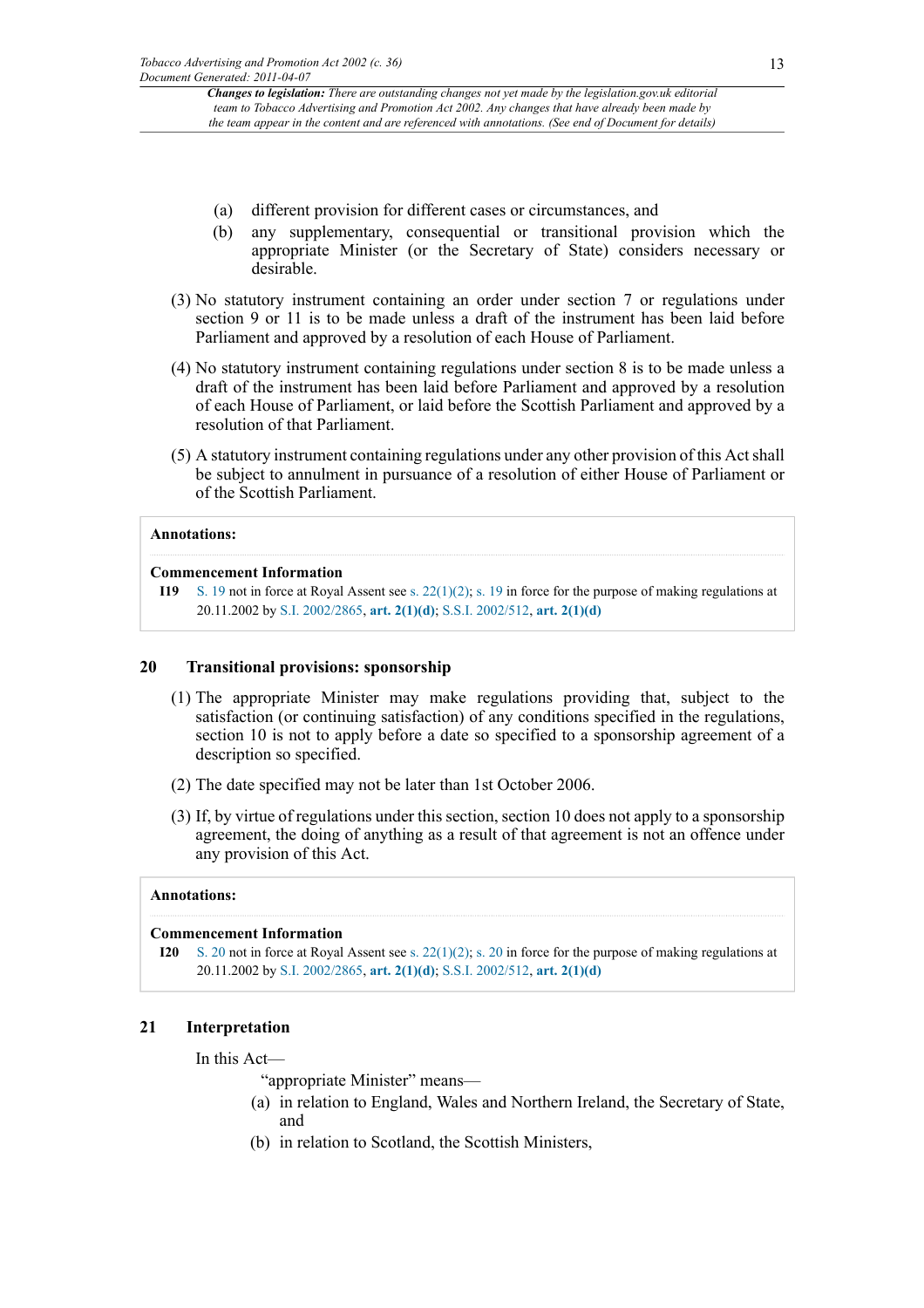"public" means the public generally, any section of the public or individually selected members of the public,

"purpose" includes one of a number of purposes, and

"tobacco advertisement" and "tobacco product" have the meaning given in section 1,

and references to publishing include any means of publishing (and include, in particular, publishing by any electronic means, for example by means of the internet).

## **Annotations:**

# **Commencement Information**

**I21** [S. 21](http://www.legislation.gov.uk/id/ukpga/2002/36/section/21) wholly in force at  $14.2.2003$ ; [s. 21](http://www.legislation.gov.uk/id/ukpga/2002/36/section/21) not in force at Royal Assent see s.  $22(1)(2)$ ; [s. 21](http://www.legislation.gov.uk/id/ukpga/2002/36/section/21) in force for certain purposes at 20.11.2002 by [S.I. 2002/2865](http://www.legislation.gov.uk/id/uksi/2002/2865), **[art. 2\(1\)\(d\)](http://www.legislation.gov.uk/id/uksi/2002/2865/article/2/1/d)**; [S.S.I. 2002/512,](http://www.legislation.gov.uk/id/ssi/2002/0512) **[art. 2\(1\)\(d\)](http://www.legislation.gov.uk/id/ssi/2002/0512/article/2/1/d)**; [s. 21](http://www.legislation.gov.uk/id/ukpga/2002/36/section/21) in force in so far as not already in force at 14.2.2003 by [S.I. 2002/2865,](http://www.legislation.gov.uk/id/uksi/2002/2865) **[art. 2\(2\)\(j\)](http://www.legislation.gov.uk/id/uksi/2002/2865/article/2/2/j)**; [S.S.I. 2002/521](http://www.legislation.gov.uk/id/ssi/2002/0521), **[art.](http://www.legislation.gov.uk/id/ssi/2002/0521/article/2/2/j) [2\(2\)\(j\)](http://www.legislation.gov.uk/id/ssi/2002/0521/article/2/2/j)**

# **22 Commencement, short title and extent**

- (1) Apart from this section, this Act comes into force on such day as the appropriate Minister may by order appoint.
- (2) Different days may be appointed under subsection (1) for different provisions and for different purposes.
- (3) Such an order may include such transitional provisions and savings as the appropriate Minister considers appropriate.
- (4) This Act may be cited as the Tobacco Advertising and Promotion Act 2002.
- (5) This Act extends to Northern Ireland.

# **Annotations:**

# **Subordinate Legislation Made**

```
P1 S. 22(1)-(3) power partly exercised: different dates appointed for specified provisions by S.S.I.
2002/512, art. 2
S. 22(1)-(3) power partly exercised: different dates appointed for specified provisions by S.I. 2002/2865,
art. 2
```